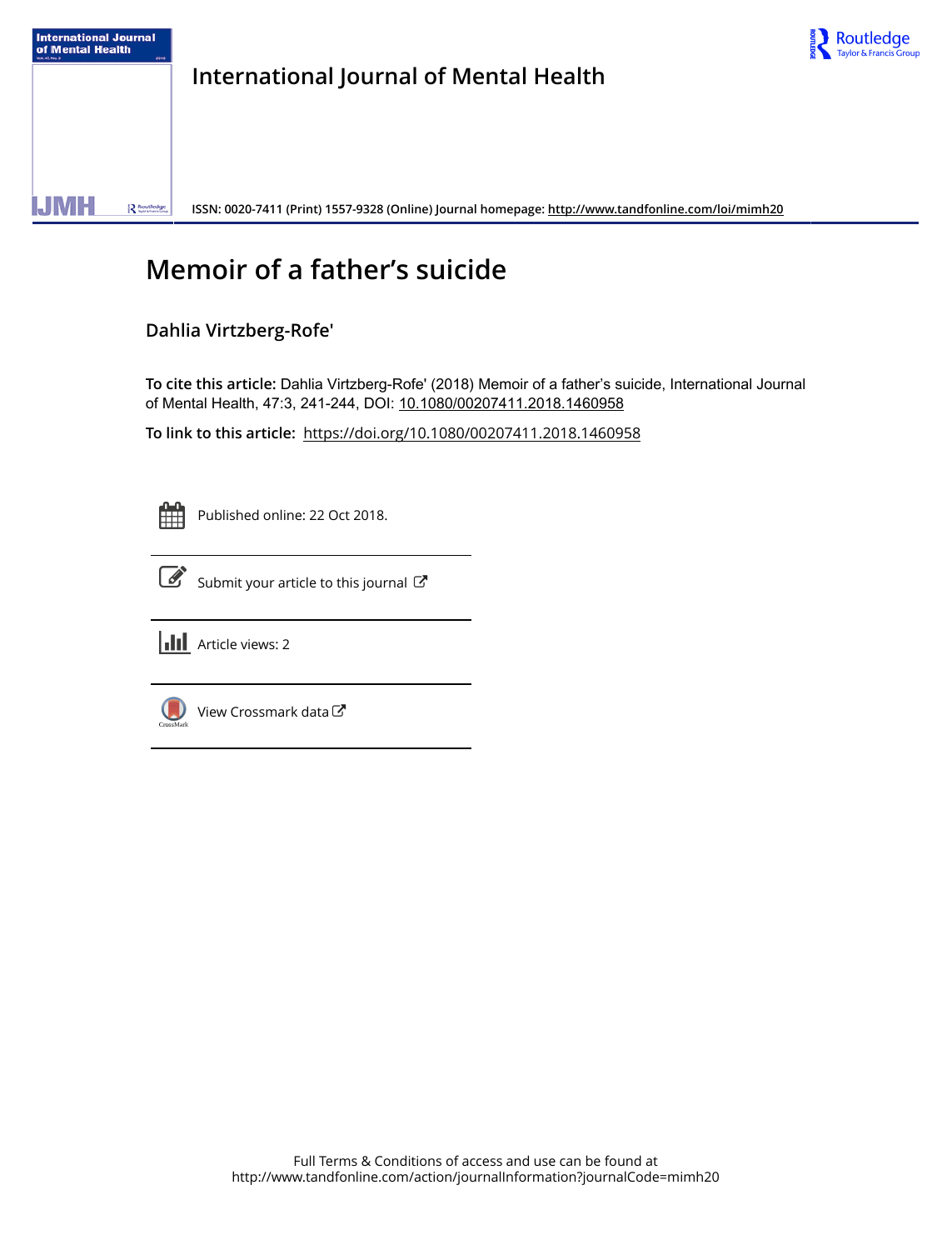

EXPERIENCE AND NARRATIVE

Check for updates

## Memoir of a father's suicide

Dahlia Virtzberg-Rofe'

On August 4, 1968, on Sunday afternoon my father, Beni Virtzberg, shot a bullet into his brain, and he did it in our presence. I was ten, my brother Ilan seventeen, and my mother Rachel thirty-seven. (A visual description of my father's death is reported; readers' discretion is advised.) My experience is based in Israel in relation to my father's experience in World War II's holocaust.

This essay is based on an epilogue I wrote for the English edition of my father's book, From Death to Battle, published in August 2017 by Yad Vashem. The original name of the book was: From the Valley of Slaughter to the Gate of the Valley (I would like to thank Yad Vashem publications for allowing me to quote some portions of the epilogue. [Here](http://secure.yadvashem.org/store/product.asp?productid=854) is the book in Yad Vashem's site.)

After my father's suicide I refused to receive psychotherapy and underwent a difficult adolescence, which included various types of anxiety and panic attacks, mainly concerned with the fear of the inevitable death. My first episode of mental illness occurred at the age of 17, and I was taken to a medical center for diagnosis. "What is your name?" The doctor asked. "Beni Virtzberg," I replied without hesitation. Then I added that in 1967 I published the book From Death to Battle.

My late father's book was first published in 1967. It was intended to release him finally from the heavy burden of his memories, and at the same time turn him into a distinguished writer. Both hopes were frustrated. First, the book threw him back again into that inferno in his past; and second, the book was eclipsed by the flood of other books published following Israel's victory in the Six Day War. The euphoria of the era left no room in people's hearts for the sorrows of the young Virtzberg.

We heard the shot and froze. We did not know that it would shatter our lives and leave them fragmented for many years. We ran as one to the service area balcony. My father was lying on the floor with his dead eyes wide open. The balcony's banister curved over the stone edge and my father's head lay on it as if it were a pillow. A large Webley Revolver was in his hand, and the right side of his head was smashed. A swelling pool of blood ringed his head like a burning halo and had also splattered the banister. But all of this indescribable horror was not the worst of it. The worst was that large parts of his head were rolling around in clumps.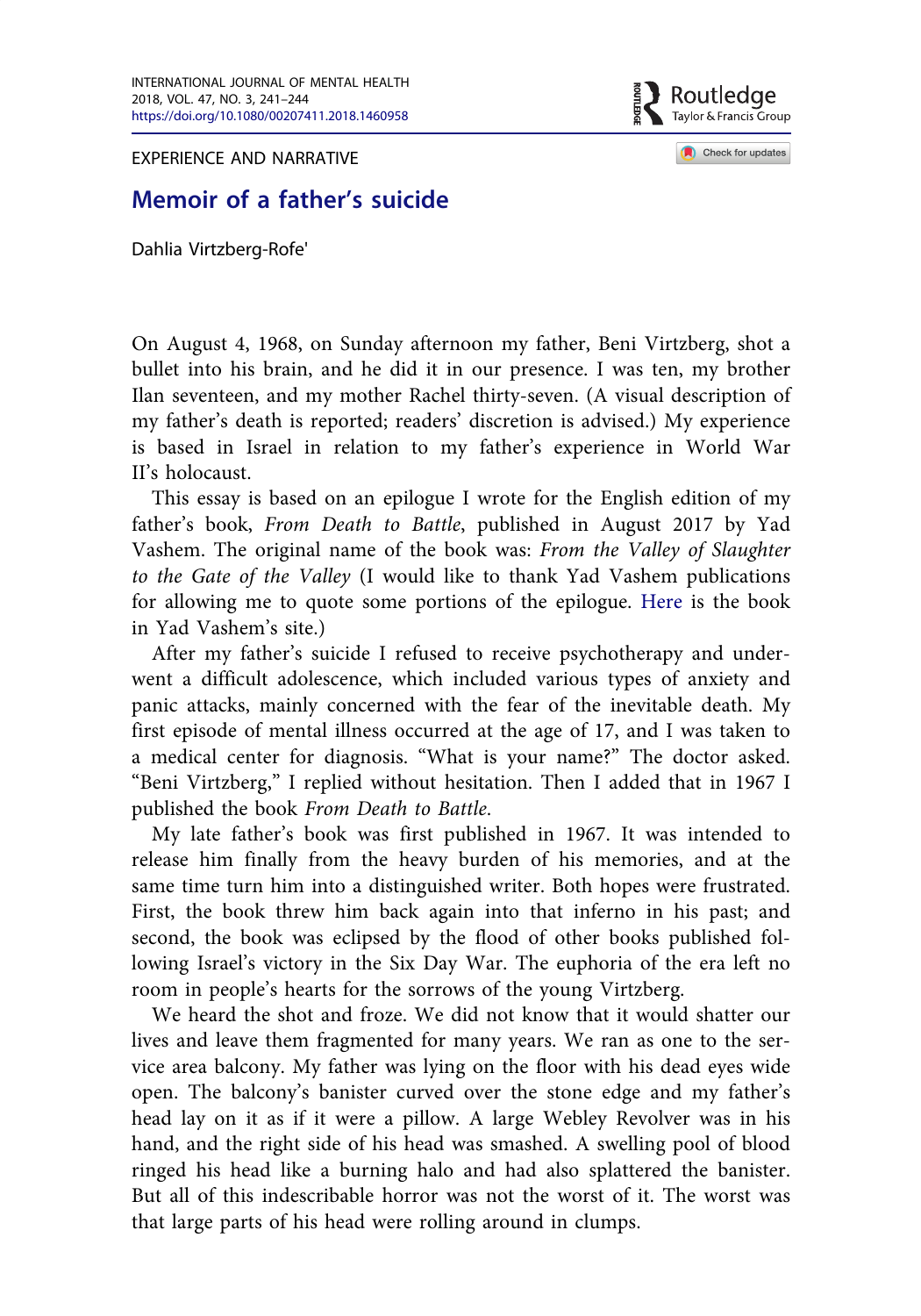Nothing in my short ten years of life had prepared me for coping with such a sight. My mother, my brother, and I screamed as a well-coordinated chorus, repeating a single word that sounded something like: "Nooooo . . . Nooooo . . . Nooooo . . ."

Within seconds, the house hummed with many people: neighbors and more neighbors, and then an ambulance team and policemen. I did not witness all of the pandemonium, because at a pretty early stage I was put behind the closed door of my parents' bedroom, and told not to come out. My mother was in a state of total hysteria, and she was kept in the children's room with my brother, who was completely numb. I was sitting on my parents' bed and feeling odd, as if I was having a particularly strange dream, as if I was observing from afar things that were happening to other people. Suddenly, I got up and opened my parents' closet door where there was a large mirror. I looked at my reflection and smiled daintily. In the years that followed my father's suicide that smile had made my life miserable, a monster-child smiling while her father lay dead in the next room.

In the morning of that awful day, I could not restrain myself and asked him for some money to buy ice cream. With shaky hands, he opened his wallet and handed me the coins. He used this rare opportunity of our forced proximity to ask: "Tell me, Dahlia, does my situation disturb you and Mother?" Had I allowed my impulses to roam freely I would have burst into loud howling sobs and accused him of poisoning the atmosphere at home. But in a surprising display of maturity and tact, I responded in a restrained way: "I don't mind it at all. As for Mother, I don't know, you would have to ask her." I deserved an Academy Award.

For years, I was furiously angry with him. At the same time, I also suffered from devastating bouts of guilt. I demonized his character, which for many years appeared in recurring nightmares as a vaporous black cloud that would all at once leap up like the genie from Aladdin's magic lamp. It took me over completely, suffocating me, as if trying to steal my soul, or freeze my spirit.

In my mind I replayed this scene of his final question over and over again. Instead of formally and dryly answering, and escaping to find refuge in ice cream, in my replay, I would take his hand in mine and sit with him on the living room sofa. I would put my short arms round his neck and kiss his face again and again: his eyes, his cheeks, his forehead, and particularly his right temple, and I would rock and soothe him with warm sweet words. "I love you very much, Father. We all love you very much. We know that you are going through hell and that you believe that you have no right to exist; that you think you are disrupting our lives; that you are afraid that at work they will give up on you and fire you and that we would then become dependent on welfare benefits. But everything can still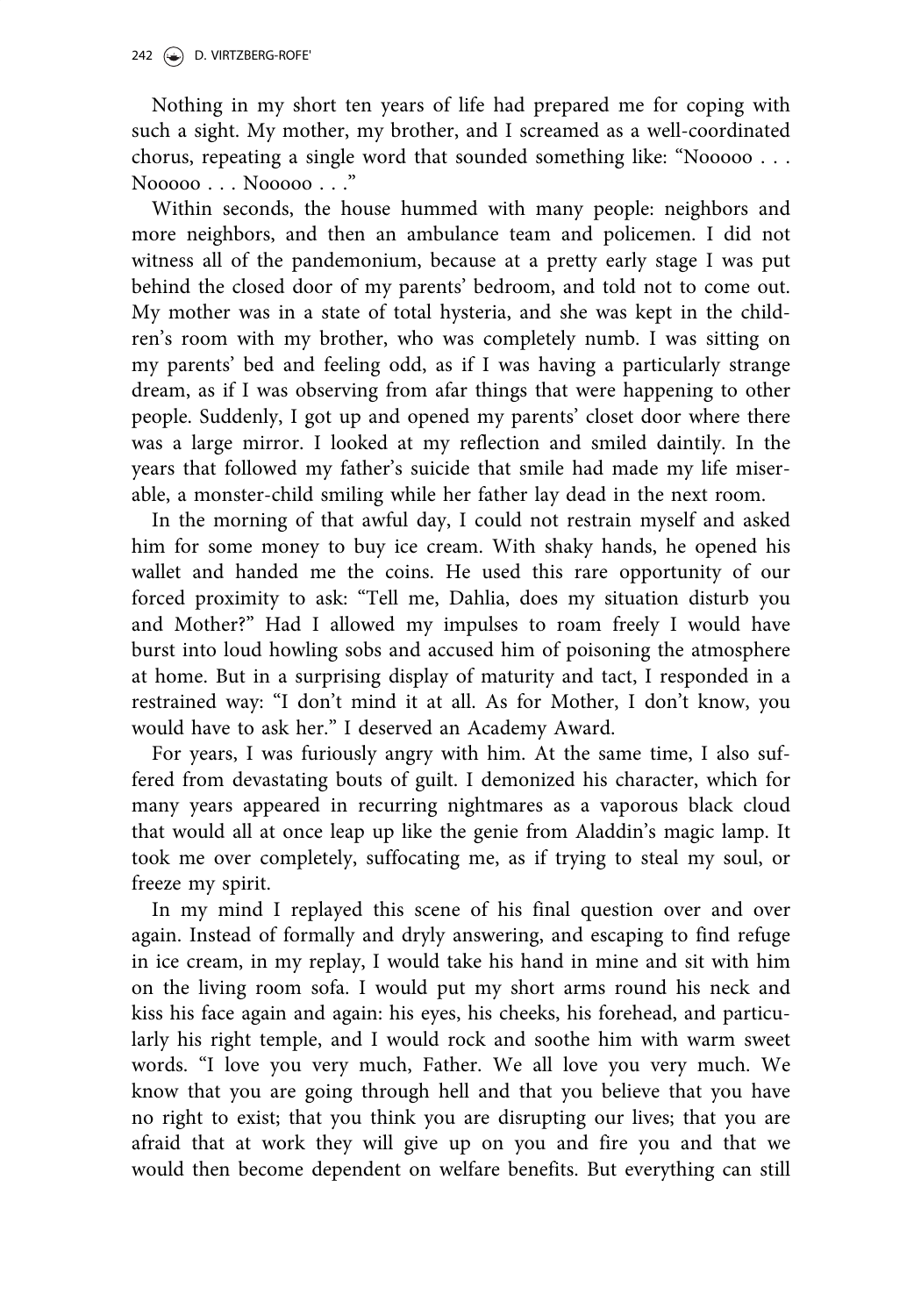be fixed and after darkness a light always comes, and there is a beautiful world out there waiting for you as well. If only you would let our love in, you would have an excellent chance of healing."

But in the last days of his life, father was not surrounded by love. We behaved like drowning people who, wishing to survive, leaned with all their might on each other, wildly flapping our hands and kicking our legs in an attempt to raise our heads above the surface and breathe some fresh air. My father, who was already very ill, emerged at times from the bedroom, as pale as a ghost, his disturbed soul evaporating from moment to moment, and considered himself a dead man. A few days after his death my mother found a note he left in a drawer:

Dear Rachella, Ilan and Dahlia I could not bear it any longer and cause you sorrow Do not blame anyone All of the property is to go to my wife to do with as she pleases. Be happy Yours with love, Beni Father

I tried to forgive my father for choosing to commit suicide in front of our very eyes, although I will never understand why he did so. His own father was shot in front of him during the death march, and that event was at the heart of his own personal tragedy. He suffered guilt for having survived while his parents did not, and for living in relatively better conditions in Auschwitz than did his father. It is surprising that he chose to "bequeath" the fundamental trauma of his life to us too, complete with the guilt for not being able to support and save him. Did he think that that way we would be able to understand him better? Was he at all capable of thinking about us in his condition?

In 1998, I visited my father's grave for the first time. On the tombstone there is a verse from the Book of Jeremiah: "His word is in my heart like a burning fire, shut up in my bones, I am weary of holding it in; indeed, I cannot." Suicide is not just a kind of private euthanasia, but also an unavoidable need in view of the raging fire blazing in a person's inner world. Is it possible to extinguish the fire in time? Those who love the sufferer need to be highly attuned to signals of distress that are indicative of a suicidal tendency and attempt to ease that person's distress by any available means.

I will end with the personal dedication my father wrote for me in his book:

"When you grow up you will read in this book about the sad events in the life of your father, who made sure and will continue to ensure, together